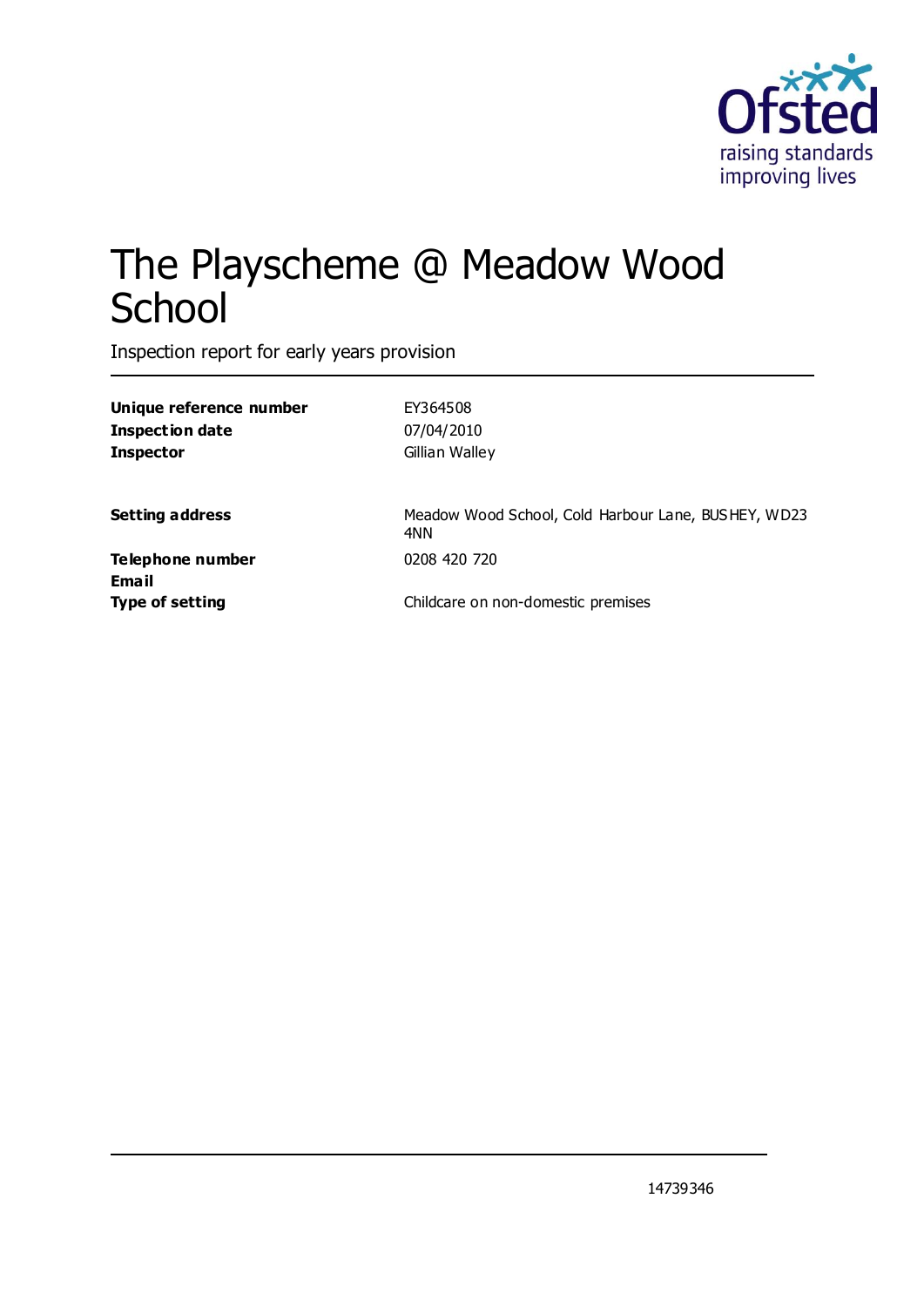The Office for Standards in Education, Children's Services and Skills (Ofsted) regulates and inspects to achieve excellence in the care of children and young people, and in education and skills for learners of all ages. It regulates and inspects childcare and children's social care, and inspects the Children and Family Court Advisory Support Service (Cafcass), schools, colleges, initial teacher training, work-based learning and skills training, adult and community learning, and education and training in prisons and other secure establishments. It rates council children's services, and inspects services for looked after children, safeguarding and child protection.

If you would like a copy of this document in a different format, such as large print or Braille, please telephone 0300 123 1231, or email enquiries@ofsted.gov.uk.

You may copy all or parts of this document for non-commercial educational purposes, as long as you give details of the source and date of publication and do not alter the information in any way.

Royal Exchange Buildings St Ann's Square Manchester M2 7LA

T: 0300 123 1231 Textphone: 0161 618 8524 E: enquiries@ofsted.gov.uk W: [www.ofsted.gov.uk](http://www.ofsted.gov.uk/)

© Crown copyright 2009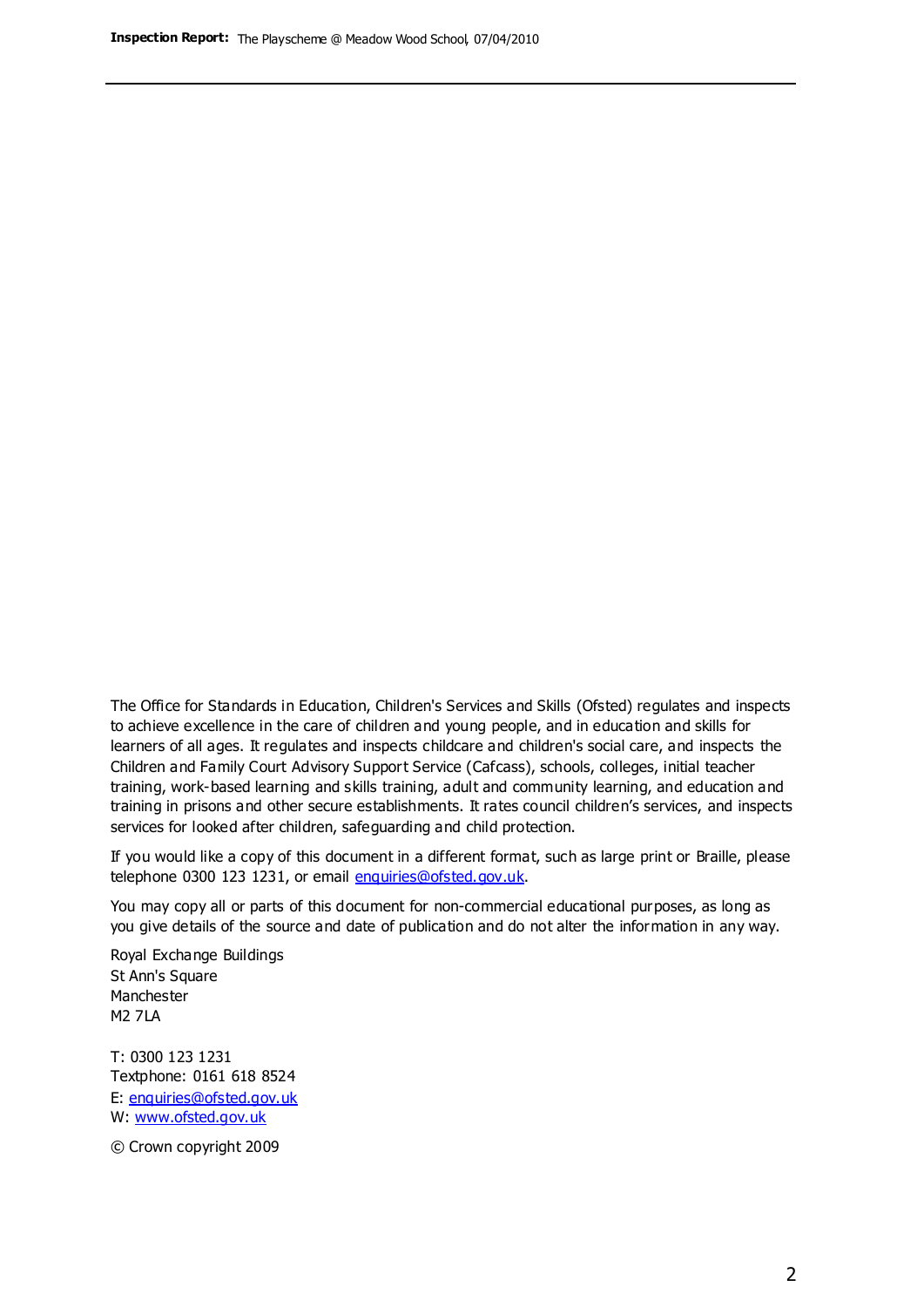#### **Introduction**

This inspection was carried out by Ofsted under Sections 49 and 50 of the Childcare Act 2006 on the quality and standards of the registered early years provision. 'Early years provision' refers to provision regulated by Ofsted for children from birth to 31 August following their fifth birthday (the early years age group). The registered person must ensure that this provision complies with the statutory framework for children's learning, development and welfare, known as the *Early* Years Foundation Stage.

The provider must provide a copy of this report to all parents with children at the setting where reasonably practicable. The provider must provide a copy of the report to any other person who asks for one, but may charge a fee for this service (The Childcare (Inspection) Regulations 2008 regulations 9 and 10).

Children only attend this setting before and/or after the school day and/or during the school holidays. The judgements in this report reflect the quality of early years provision offered to children during those periods.

The setting also makes provision for children older than the early years age group which is registered on the voluntary and/or compulsory part(s) of the Childcare Register. This report does not include an evaluation of that provision, but a comment about compliance with the requirements of the Childcare Register is included in Annex B.

Please see our website for more information about each childcare provider. We publish inspection reports, conditions of registration and details of complaints we receive where we or the provider take action to meet the requirements of registration.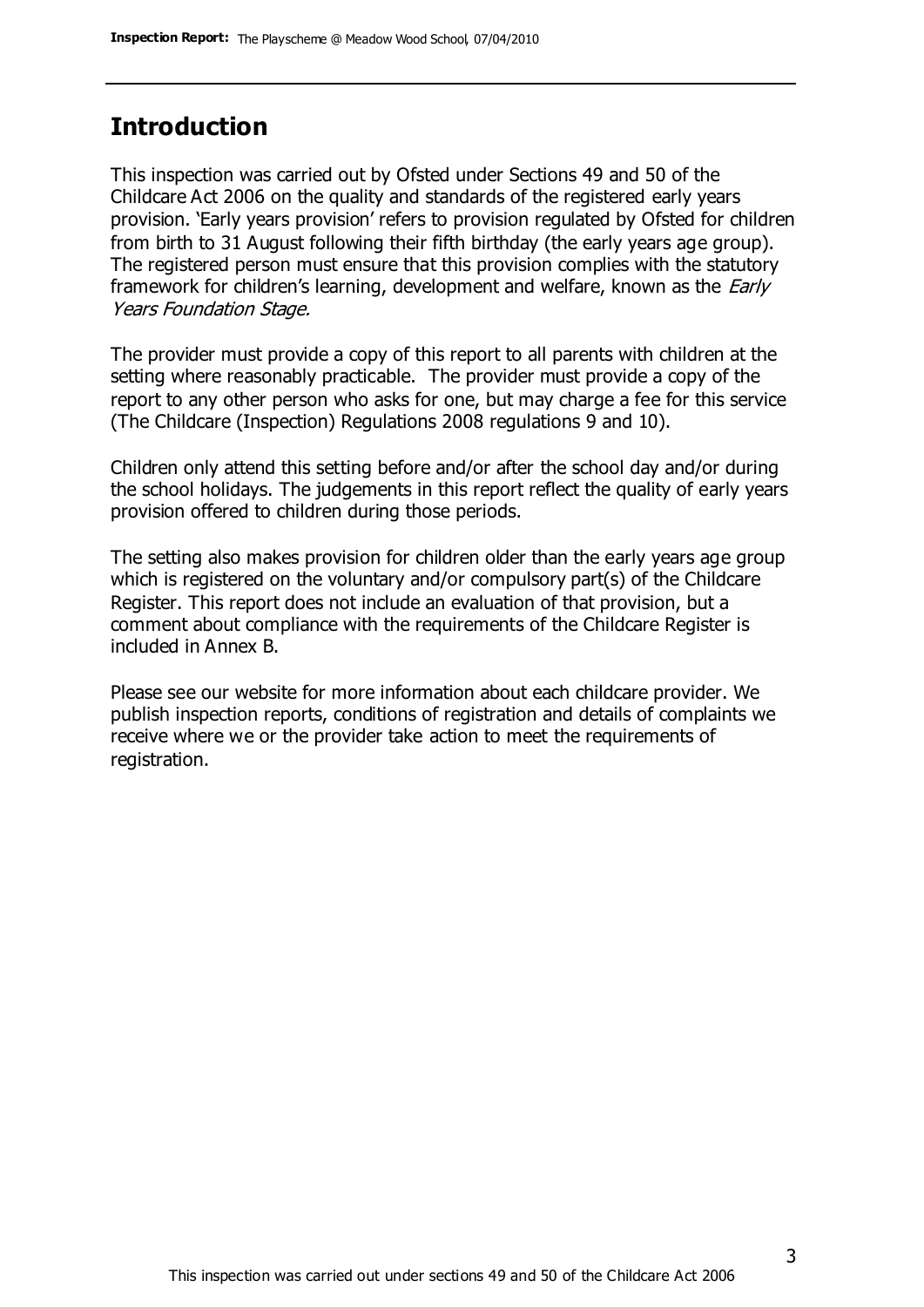# **Description of the setting**

The Totally Different Play scheme at Meadow Wood School has been registered since 1997. However, they became a limited company in 2007 and re-registered to reflect this status. The play scheme operates from ---Meadow Wood School in Bushey, Hertfordshire. The school has been specially designed to accommodate children with physical and neurological impairment. Children have access to a large bright hall, a soft play room, sensory room, a library area and a playground with apparatus adapted for the use of children with limited mobility and wheelchair users. The school also has a hydrotherapy pool and swimming is offered. A maximum of 14 children may attend the play scheme at any one time. The scheme is open for four days during the Easter holiday and for three weeks during the summer from 10.30am until 3.30pm. The scheme serves children from the local and surrounding areas, supporting children with learning difficulties and/or disabilities. The majority of the children who attend the scheme also attend the school, although places are open to children from other schools. There are 14 children on roll of whom three are in the early years age range. The provision has a suitably qualified manager and deputy in place. They have relevant skills and experience in caring for children with special educational needs.

The play scheme can also support children who are learning English as an additional language. The number of staff and/or volunteers on duty depends on the number of children booked into the scheme. The play scheme receives support from the local authority. It works very closely with the adjoining primary school and has good links with two secondary schools in the area.

## **The overall effectiveness of the early years provision**

Overall the quality of the provision is good.

All children make good progress because the manager and her staff provide suitably stimulating and well resourced experiences for the children in a safe and caring inclusive environment. The play scheme has a good capacity to improve because the manager and her deputy are a strong and very experienced team who support their volunteers well. They evaluate the provision and the procedures, identifying areas where further improvements could be made.

#### **What steps need to be taken to improve provision further?**

To further improve the early years provision the registered person should:

- ensure that when children receive medication a second adult is a witness and signs the form as a record
- review all policies and procedures more regularly
- provide parents with information about the activities the children have experienced so that parents can talk to them about the activities at home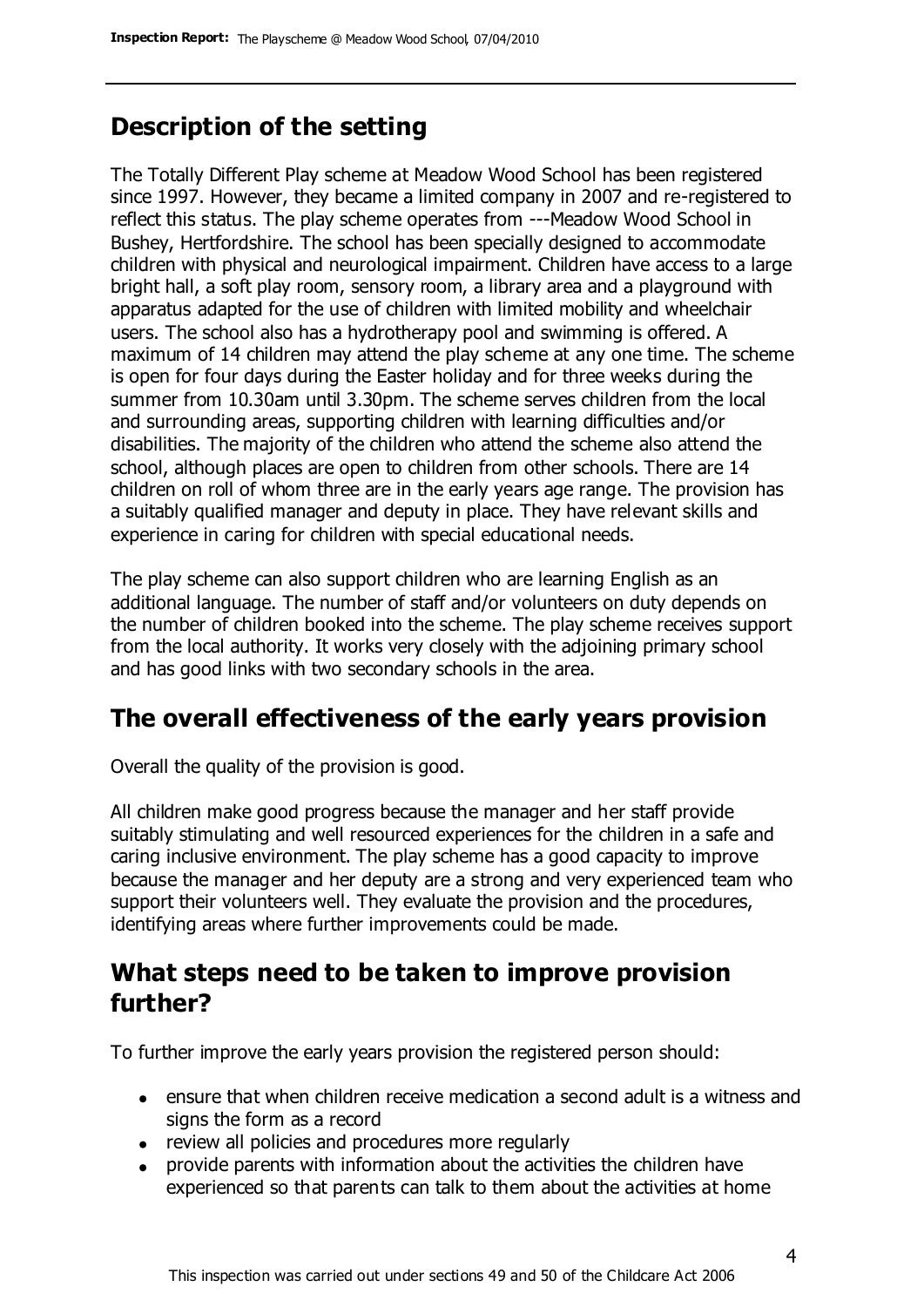# **The effectiveness of leadership and management of the early years provision**

The play scheme is well led and managed so that it runs very smoothly and provides a calm, nurturing and friendly atmosphere for the children. The manager and her deputy are very experienced in supporting children with learning and physical difficulties and they share this expertise with their team of volunteers through a very thorough induction process so that the children are well supported and able to make good progress. All staff are very vigilant about the children's safety, wellbeing and security. The ratio of adults to children is extremely high so that adults can supervise the children closely, respond to their needs and develop good relationships with them. Doors are kept locked and the staff carry out thorough checks of the premises both inside and outdoors to ensure that the children cannot come to any harm. They have considered the possibility of any accidents, for example, when the children are taken to the local park, or when they are using the swimming pool and they have taken the necessary steps to keep the children safe. Parents are very confident that the manager is able to keep their children safe and to support their physical and emotional needs. Staff and volunteers are vetted appropriately and the manager shares relevant information with the team on a daily basis so that all adults know how to treat the children according to their particular needs. The manager and her deputy have specific responsibilities for the children's personal needs and for administering any first aid which is required. They also take responsibility for giving children their medication as requested by parents and they regularly check with parents that they are following the correct procedures, for example, by updating records of the times and doses. Occasionally only one adult signs the form to record that a child has been given medication and this is not witnessed by another adult, which means that an error could be made. The manager and her deputy have updated their training in safeguarding recently. They carry out fire drills so that the adults understand what to do in an emergency and can take the children to a safe place. All staff can refer to information about children's allergies. Self evaluation is good. The manager and deputy review all procedures regularly in committee meetings and make changes when they feel these would benefit the children and these reflect the needs of the children who attend the play scheme well. For example, they show how well the staff understand the way children may behave in certain situations. However, written policies are not reviewed frequently. Children who are learning English as an additional language are supported well, for example, with suitable resources to help them develop their vocabulary and the staff also use sign language to help them to communicate.

The play scheme works closely with the local authority, for example, when updating training in first aid and it has very good links with the primary school on the same site. Students from two local secondary schools are invited to volunteer. There are very good links with other agencies, such as physiotherapists, so that the adults understand how to give children the right support. The play scheme has good relationships with parents who feel that their children

are happy and make good progress. They find the staff approachable, understanding and sensitive. They can talk to them about what their children have been doing during sessions when they collect them at the end of the session,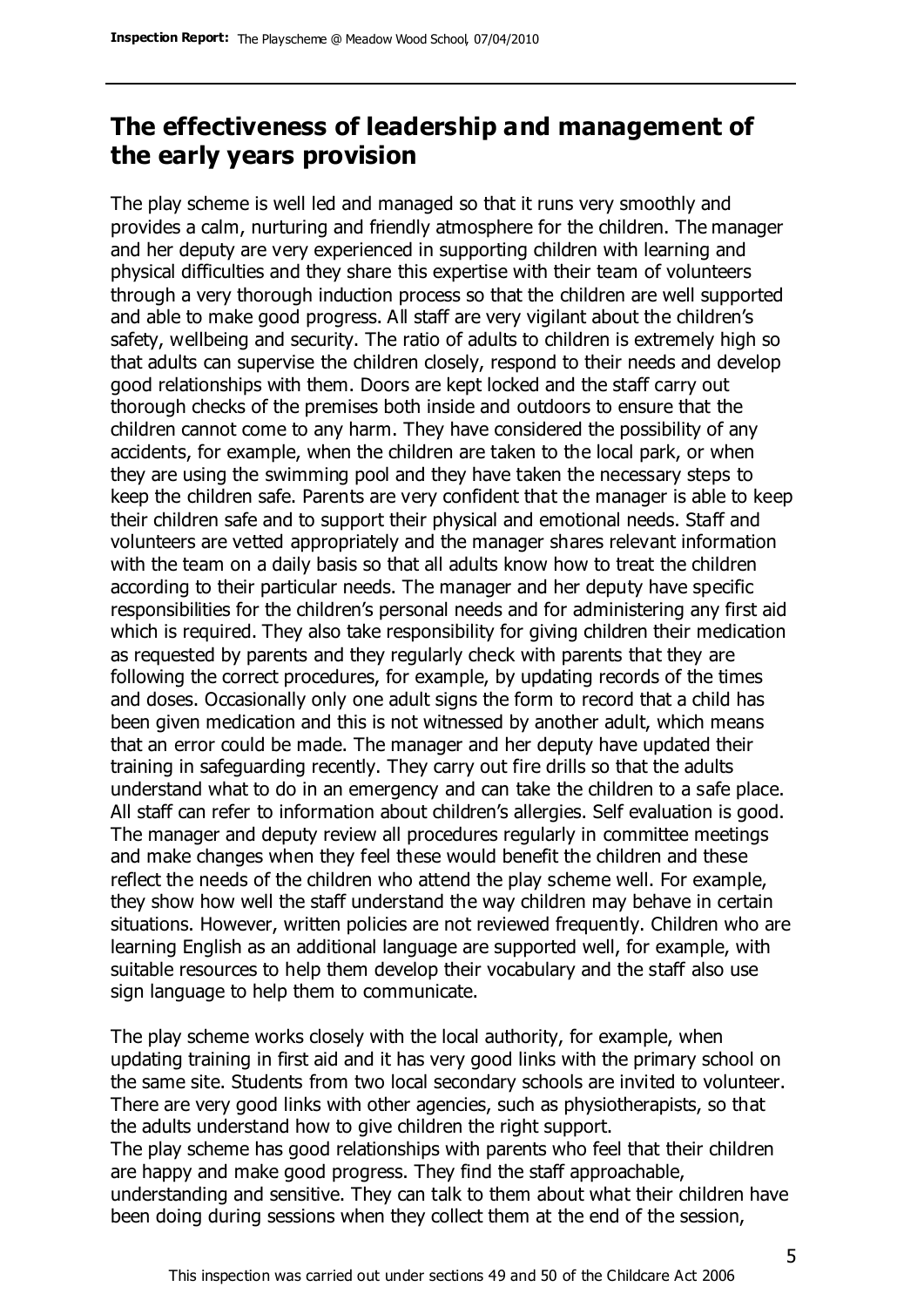although, there is no list of the activities children have enjoyed each day which would enable the parents to talk to their children at home about these new experiences. Parents are reassured that the staff will support their children well because before they attend the play scheme parents are asked to provide detailed information about their children's medical and physical needs, what they like doing, what food they can eat and how independent they are.

The play scheme has responded well to the recommendations of the last inspection report and now has better procedures for assessing risks and carrying out first aid. There is a process in place so that parents could make a complaint if they wished to.

# **The quality and standards of the early years provision and outcomes for children**

The children thoroughly enjoy their time at the play school because the adults provide exciting activities which help them to make choices, gain experiences and to develop new skills. For example, when they decorated base ball caps they could choose the types of pens and paints they wanted to use, the colours and the designs and adults encouraged and praised them for what they achieved. The children made bread and took this home to share with their families. The adults are good role models for the children, and they speak gently to them so that they gain confidence and self-esteem and learn to trust. The children persevere with activities such as puzzles and they relate well to one another, for example, when they are working on the computer to develop better coordination. The adults are very patient and they encourage the children to become more independent, for example, by finding their own lunch boxes and they set them new challenges based on observing what they have achieved already. The manager reflects on what arrangements suit the children best and has flexible arrangements for planning which adults work with each child throughout the day. This helps the children to develop trusting friendships with several adults and not to become too reliant on one person. The adults are sensitive to each child's needs and they treat them as individuals. The premises provide stimulating areas where children can develop their skills in all areas of learning, in a spacious hall, library, a sensory room and a soft play area. The children enjoy playing outdoors in an imaginative garden and playground, with a wide range of equipment such as swings and see saws which are suitable for their needs. They learn to climb, roll and to play with a ball and adults support them well so that they are completely safe. The children gain many new experiences from the wide range of visitors to the play scheme, for example, from the library, a science workshop, different musicians and small animals. They enjoy regular visits to the local park where they can play with their parachute and they use the school's indoor swimming pool. The children make good progress at the play scheme, particularly in their social development, because the staff provide interesting activities and are so concerned about their wellbeing and self worth.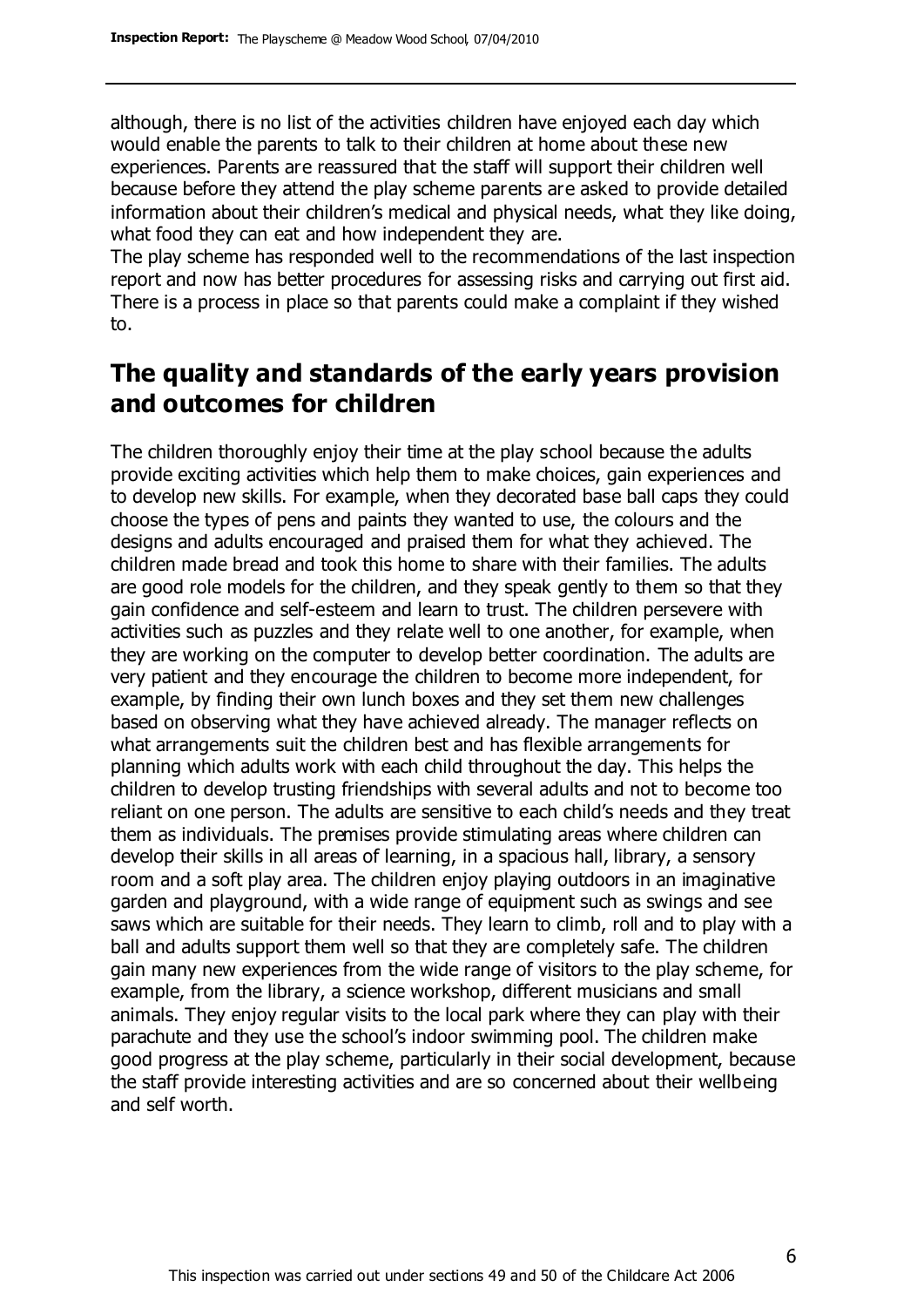# **Annex A: record of inspection judgements**

#### **The key inspection judgements and what they mean**

Grade 1 is Outstanding: this aspect of the provision is of exceptionally high quality Grade 2 is Good: this aspect of the provision is strong Grade 3 is Satisfactory: this aspect of the provision is sound Grade 4 is Inadequate: this aspect of the provision is not good enough

#### **The overall effectiveness of the early years provision**

| How well does the setting meet the needs of the<br>children in the Early Years Foundation Stage? |  |
|--------------------------------------------------------------------------------------------------|--|
| The capacity of the provision to maintain continuous                                             |  |
| improvement                                                                                      |  |

#### **The effectiveness of leadership and management of the early years provision**

| How effectively is the Early Years Foundation Stage led                                         |   |
|-------------------------------------------------------------------------------------------------|---|
| and managed?                                                                                    |   |
| The effectiveness of leadership and management in embedding<br>ambition and driving improvement |   |
| The effectiveness with which the setting deploys resources                                      |   |
| The effectiveness with which the setting promotes equality and                                  |   |
| diversity                                                                                       |   |
| The effectiveness of safeguarding                                                               | 2 |
| The effectiveness of the setting's self-evaluation, including the                               | 2 |
| steps taken to promote improvement                                                              |   |
| The effectiveness of partnerships                                                               |   |
| The effectiveness of the setting's engagement with parents and                                  |   |
| carers                                                                                          |   |

#### **The quality of the provision in the Early Years Foundation Stage**

The quality of the provision in the Early Years Foundation Stage  $\vert$  2

#### **Outcomes for children in the Early Years Foundation Stage**

| <b>Outcomes for children in the Early Years Foundation</b>    |  |
|---------------------------------------------------------------|--|
| <b>Stage</b>                                                  |  |
| The extent to which children achieve and enjoy their learning |  |
| The extent to which children feel safe                        |  |
| The extent to which children adopt healthy lifestyles         |  |
| The extent to which children make a positive contribution     |  |
| The extent to which children develop skills for the future    |  |

Any complaints about the inspection or report should be made following the procedures set out in the guidance available from Ofsted's website: www.ofsted.gov.uk